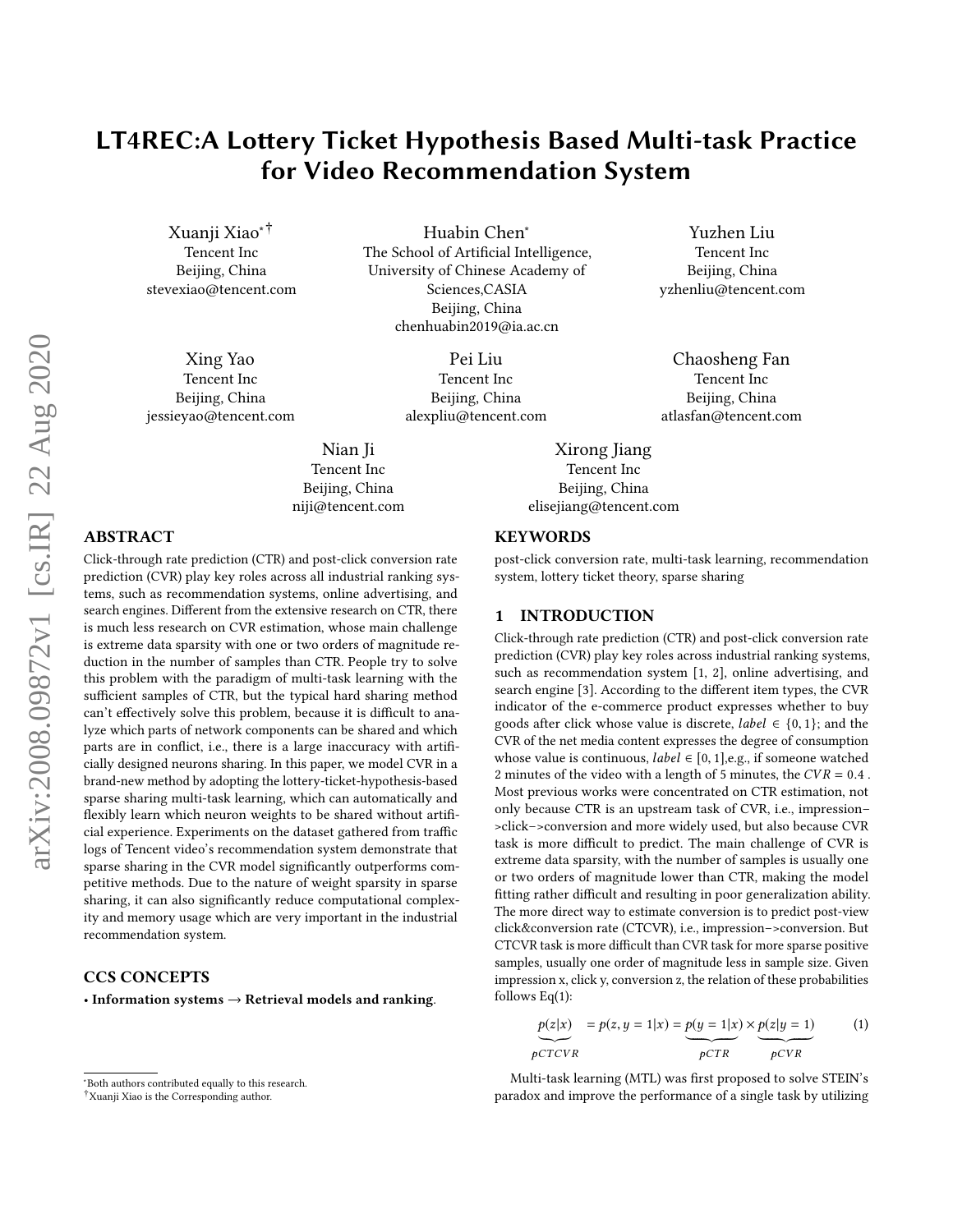the potential correlation of two similar tasks [\[4\]](#page-5-3). The main approaches of MTL in deep learning is hard sharing and soft sharing. Hard sharing assumes representation of specific features or specific neural sub-network is potentially the same in different tasks, and then they can be fully shared across different tasks. Soft sharing relaxes the constraint of hard sharing to a soft one, which holds the hypothesis that the feature embeddings or neural layers are connected but not exactly the same in different tasks such as sharing the same L2 regulation [\[5\]](#page-5-4). On the other hand, soft sharing requires more handcrafting network structure design, which is even more challenging and often leads to inaccurate representation. The most classic MTL method is hard sharing which is Widely used in many areas, such as natural language processing (NLP),computer vision (CV). In the field of recommendation systems, we currently only see hard sharing practices [\[1,](#page-5-0) [2\]](#page-5-1).

The lottery ticket hypothesis (Frankle et al. 2018) [\[6\]](#page-5-5) has been proposed recently and attracts great attention: dense, randomly initialized, feed-forward networks contain subnetworks (winning tickets) that when trained in isolation, can reach test accuracy comparable to the original network in a similar number of iterations. Although it was initially developed for neural network model compression, Sun et al. (2019) [\[7\]](#page-5-6) applied the theory in the MTL field and achieved state-of-the-art performance through learning sparse sharing neural network architectures in NLP area for multiple tasks such as Part-of-Speech (POS), Named Entity Recognition (NER), and Chunking task. Sparse sharing holds the hypothesis that some neural node connections should be shared across different tasks while others should not, through which different tasks can have their own specific networks while also sharing certain node connections. The implementation is that each task has a mask network to mark its own node connections in the shared network. Malach et al.(2020) [\[8\]](#page-5-7) further puts two proofs: 1)For a neural network (ReLU activation function) of any depth d, One can approximate it by searching for a random network with a depth of  $2 * d$  and a sufficient width and finding a weight-subnetwork which removes specific weights. 2)For a two-layer neural network (a hidden layer), a neuron-subnetwork that removes specific neurons can be found, which has a performance comparable to the original network.

Representation sharing. MTL was widely used in NLP and CV field and great efforts have been made on applying it to recommendation systems in recent years [\[1,](#page-5-0) [2,](#page-5-1) [9\]](#page-5-8). Several studies are trying to optimize CVR model by taking advantage of abundant samples of CTR samples. ESMM [\[1\]](#page-5-0) builds a post-view click-through rate (CTR) and post-view click-through&conversion rate (CTCVR) joint tasks to tackle the conversion sample sparsity problem. It handles data sparsity (DS) and sample selection bias (SSB) problems by using feature embedding sharing which called hard sharing in MTL. MMOE [\[2\]](#page-5-1) models multi-task learning with a multi-gate mixture of experts with each expert trying to aggregate different samples, which can be seen as a sample clustering and model ensemble. Wen et al.[\[9\]](#page-5-8) propose an upgraded version of ESMM that optimizes CVR by utilizing collections, adding to cart and other signals besides clicks in the e-commerce platform.

Sharing conflict. The difficulty of applying MTL to a recommendation system is how to resolve the conflicts between tasks that are not closely related or even mutually exclusive to some extent while sharing representation as much as possible. For example, 1)

the positive sample of CTR and the negative sample of CVR exist at the same time for a real event, which have opposite gradients during weights updating. 2) multi-view representation [\[10\]](#page-5-9): embedding of entities under different tasks may not be close to each other in vector space, which also exists in CTR and CVR, such as the representation of e-commerce goods, online videos. For example, the user's click signal may be noisy to the purchase, such as a curious browsing scene in which consumers will only scan the goods for interest or curiosity without purchasing. The conflict phenomenon is verified in our theoretical analysis and ESMM, MMOE algorithm experiments whose initial performance is worse than the single task learning if there is no careful tuning.

To improve the performance of multiple tasks in video recommendation, we apply sparse sharing multi-task learning, after careful model design and conflict adjustment, we have achieved good results in CVR and final online performance. Extensive experiments have been done on Tencent Video, a video platform with hundreds of millions of users, to prove the effectiveness of our algorithm. We offer the following contributions:

- (1) We apply a lottery ticket hypothesis-based sparse sharing model to solve MTL in recommendation systems. As far as we know, lottery ticket hypothesis-based sparse sharing has not been applied to recommendation systems so far.
- (2) We provide a detailed description of how to tune the performance of sparse sharing CTR/CVR, which is usually the most difficult part of applying MTL in recommendation systems.
- (3) We demonstrate the value of sparse sharing by comparing it with classic models such as single task DNN model, hard sharing, and test it on a large industrial video platform of hundreds of millions of users, achieving a relative reduction of 3.78% in CVR MSE over baseline. We believe that this algorithm can be easily adapted to other recommendation platforms such as e-commerce, news reading, and other related tasks such as like rate, collection rate, adding to cart rate with minor modifications.

## 2 THE PROPOSED APPROACH

# 2.1 Single Task Model & Hard Sharing MTL

Most CTR/CVR tasks follow a classic deep learning model with similar Embedding&CrossFeature&MLP network architecture, such as DLRM [\[11\]](#page-5-10), Deep&Wide [\[11\]](#page-5-10), deepFM [\[12\]](#page-5-11) etc. Fig 1 illustrates this kind of architecture, which we refer to as BASELINE single task model [\[11\]](#page-5-10), for simplicity. The first layer is an embedding layer for features; the second layer is a feature-cross layer with an element-wise dot multiplication for each element in the feature vector, which concatenates the original embedding layer; the following are multi-layer perceptrons(MLPs), composed of a sequence of fully connected (FC) layers.

Hard sharing MTL. The typical hard sharing model will share the lower layers of the network while keeping its own upper branch layers, i.e., multi-head multi-task. As we can see in Fig 2, the CVR task shares the embedding lookup table with the CTR task, so the fundamental representation of features such as user id, user age, gender, item id, item category learned by CTR can be used to compute the CVR score by feedforward propagation in the network. This approach is reasonable, for example, user A hasn't had a lot of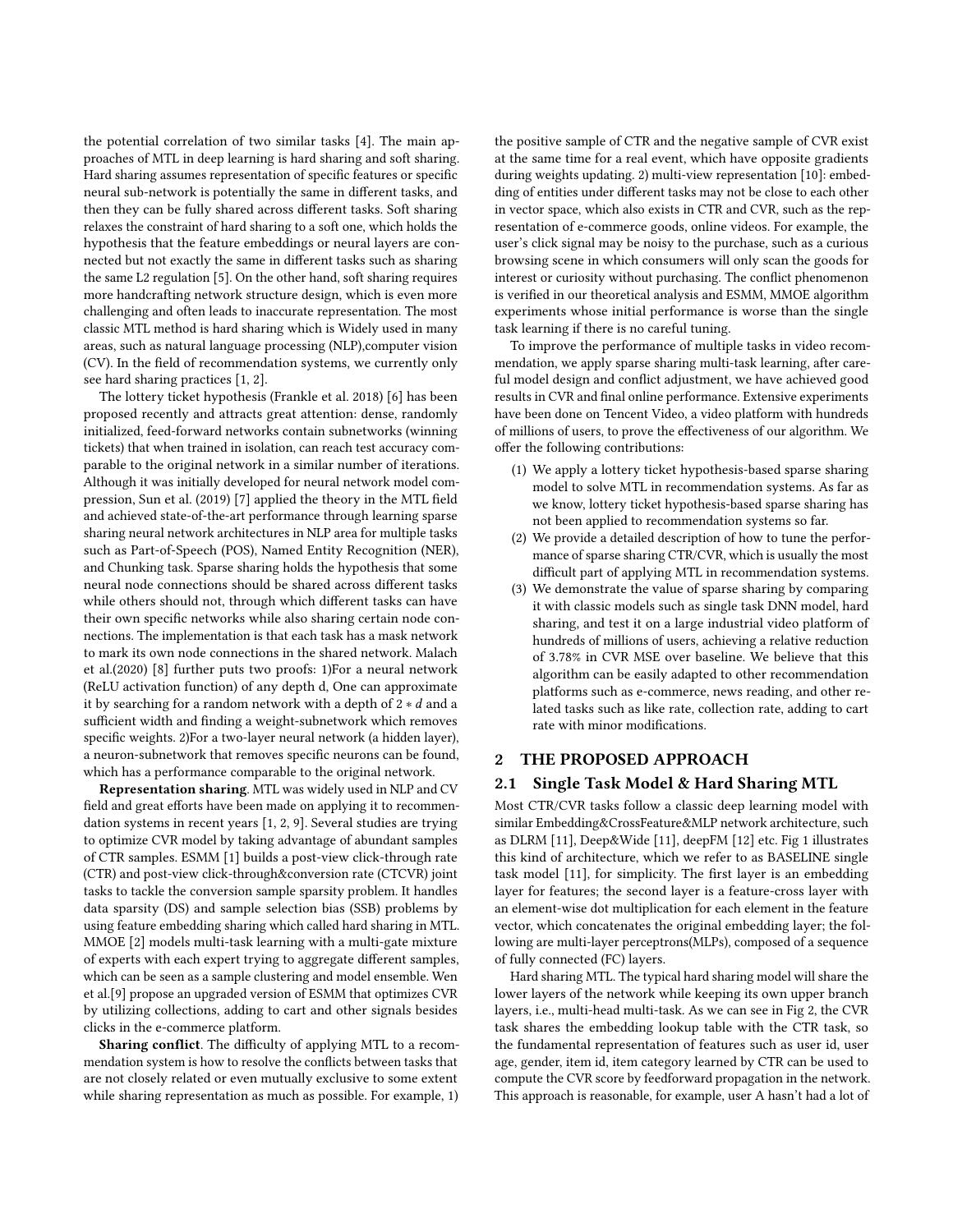

Figure 1: Network Architecture of baseline model [9] of a single task. CTR and CVR use the same network architecture to model their tasks. The embedding layer contains user features (user id, age, gender, user click history, etc. ), item features( item id, item category, tag, etc.), and context features (the day of the week, the hour of the day, source page, etc.), of which we simplified their representation in Fig 1.



Figure 2: Network architecture of hard sharing, the left part illustrates the network of the CTR model the same as in Fig 1, while the right part for the CVR model.

consumption behavior recently, so the representation of the user id can't be well learned only through consumption signals; but if this user has many click behaviors, such signals can be learned by the CTR branch and subsequently assist the CVR prediction.

## 2.2 Sparse Sharing MTL

Unlike hard sharing with the upper layers not shared at all and the lower layers fully shared, we have designed unique mask networks for each task, allowing tasks to flexibly learn which neural connections or neurons should be activated for shared tasks or only for a specific task. Like hard sharing, the interaction layer and embedding layer are fully shared. The proposed method is illustrated in Fig 3.



Figure 3: Network Architecture of sparse sharing. Mask=0 means that the neuron or connection is not activated, i.e., never used by any task; CTR mask=1 means it is only used by the CTR task, similar to CVR mask=1; shared mask=1 means it is shared by CTR and CVR. Please note that our masks are only valid for MLPs, and cross interaction layer and embedding layers are fully shared.

Representation sharing and sharing conflict. Sparse sharing, as we can see in Fig 3 and Algorithm 1, can automatically design the sharing structure based on characteristics of the tasks. It starts with learning a fully shared network we call sNET. Each task does not learn a network separately, but first learns its own matrix  $mask \in \{0, 1\}$ ; then the sub-network of the current task is obtained through the related effects of the jointly learned network sNET and the task specific mask with sNET  $\odot$  mask, where  $\odot$  denotes element-wise multiplication. As shown in Fig 3,CTR task occupies the yellow part and green part of the shared network while CVR task occupies the purple and green part. The co-occupied green part means CTR and CVR will share the representation of these parameters, while they still can hold their specific representation through yellow and purple part; this sharing representation and task specific representation exactly respond to the typical paradigm of multi-task which tries to maximize sharing while reducing conflict. Because the masks are learned automatically, we avoid analyzing which part of the network should be handled with representation sharing and don't need to design a sophisticated subnet or soft-sharing technique solving conflicts in sharing through manual experience or a large number of hyperparameter experiments which may be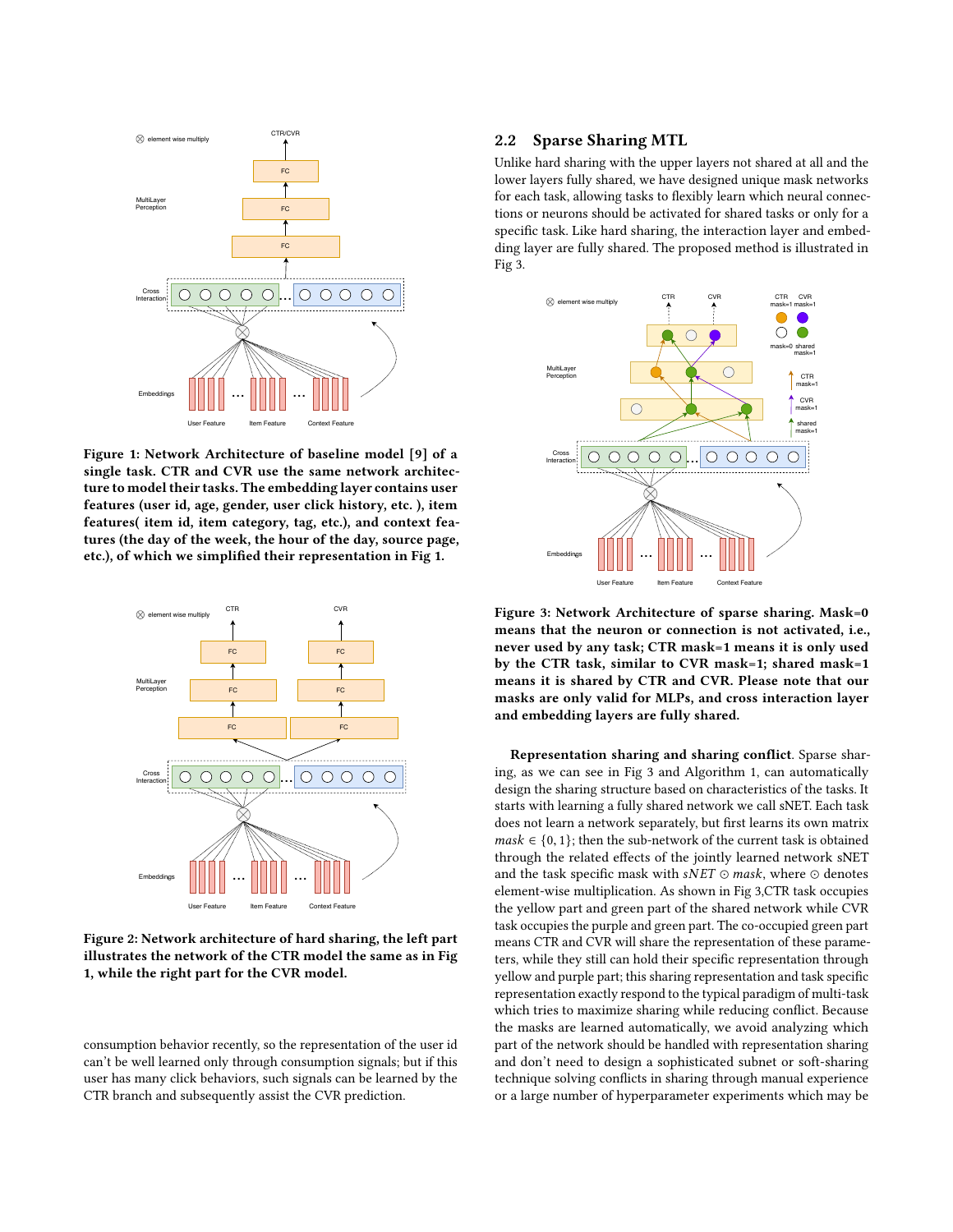hard to guarantee the benefits. Notice that in addition to masking connection weights we also explored the effect of masking neurons which is different from [\[7\]](#page-5-6).

Computation and storage reduction. Different from [\[7\]](#page-5-6), the sNET is not an over-parameterized network but has the same size as the single task in Fig 1. As model training progresses, the size of the model is greatly reduced, and thus the computation and storage are greatly decreased. Considering the recommendation system is beginning to involve more and more tasks such as conversion rate, adding cart rate, like rate, follow rate in online social media or e-commerce apps, the one shared network will benefit more than multi-models. To simplify, we consider the case of only two tasks, CTR and CVR, the reduced amount of calculation is proportional to the number of remaining weights (in our case, 80% reduction in the calculation), and the reduced size of storage(which typically varies from tens of gigabytes to hundreds of gigabytes) is almost half. If more objects are pursued online, such as like rate and comment rate, the benefits of the sparse sharing model will be greater in engineering architecture. Notice that, although we trained several epochs of samples in the mask generating section in Algorithm 1 as shown below, the conclusion still holds because mask generating process is only executed once while the  $sNET$  generation is executed incrementally every day.

Tuning techniques. We devised some tuning methods to further improve the performance of CVR task in sparse sharing. 1)task imbalance(label-layer-conflict). Because CTR sample size is much larger than CVR, if the model is trained according to the 1:1 sample ratio, then the overall learning will be dominated by the CTR task which goes against our intention of improving the performance of CVR. We adopt Eq[\(2\)](#page-3-0) as the loss function, where the typical value of b will be much larger than a. 2)Gradient conflict(sharinglayer-conflict). Consider the situation sample labels =  $1|1|0$  or sample\_labels =  $1|1|0.05$ , which means the video is impressed and clicked, but not viewed or viewed for a very short time; the gradients of the two tasks is opposite to each other during network back-propagation. In this case, it will be difficult for CVR to learn the correct representation from negative samples because its gradient is offset by the CTR gradient. We increased the weight of CVR loss according to the CVR value dynamically under this circumstance. 3)multi-view representation(lower-layer-conflict). Conventionally, it is believed that the lower-level entity representation in MTL is the same and then can be completely shared. This may be true in some NLP areas, e.g., the word representation in language tasks, but they are quite different in recommendation systems from the perspective of multi-view [\[10\]](#page-5-9). For example, people will be attracted by the eye-catching title or the good-looking cover image of a video, but they may not watch the entire video completely, in which case the representation of the video should be different between CTR and CVR. 4)We also tried to increase the size of the sharing network to alleviate conflicts between tasks.

<span id="page-3-0"></span>
$$
loss = a * loss_CTR + b * loss_CVR
$$
 (2)

Our proposed algorithms are illustrated in Algorithm 1 [\[7\]](#page-5-6),

## Algorithm 1 CTR/CVR sparse sharing

Input: Shared network sNET; masks masks[n\_tasks], where each mask has the same shape as  $sNET$ ; number of pruning n pruning; number of batches in an epoch of all task mixed samples n\_batches; <sup>⊙</sup> means element-wise multiplication.

Output: CTR model and CVR model;

- 1: for  $task\_id$  in [CTR,CVR] do<br>2: Initialize masks[task id][0]
- 2: Initialize *masks*[*task\_id*][0] with all values set to 1.<br>3: **for**  $i = 1$  to *n* pruning **do**
- 3: **for**  $i = 1$  to *n\_pruning* **do**<br>4. **a)** Train *sNET* for an
- a) Train sNET for an epoch of the task\_id task, e.g., CTR, after sNET = sNET  $\odot$  masks[task\_id][i - 1];
- 5: b) Let x equal to the qth quantile of the absolute value of the weights from  $sNET$ , where q is a preset parameter. We then update the values of masks[task\_id][i – 1] by setting all the values less than x to be 0 to obtain mask[task\_id][i];
- 6: c)Reinitialize the network weight of *sNET*.<br>  $\sigma$  **end for**
- end for
- Select the best i of masks[task\_id][i] according to the performance of the model on the validation set as  $mask$ [task\_id][best\_i].
- 9: end for
- 10: We get masks[CTR][best\_i] and masks[CVR][best\_i].
- $11:$  Reinitialize  $sNET$  parameters to be trained in the mixed CTR/CVR samples.
- 12: **for** *batch* = 1 to *n\_batches* **do**<br>13: a) Obtain the *task id* of the
- 13: a) Obtain the *task\_id* of the current *batch*,e.g., CTR;<br>14: b) Undate *sNET* weights feeding masks[task\_id][bes
- 14: b) Update sNET weights feeding masks[task\_id][best\_i];<br>15: c) Train sNET to calculate loss and gradient:
- 15: c) Train  $sNET$  to calculate loss and gradient;<br>16: d) Gradient update of weights.
- d) Gradient update of weights.
- 17: end for
- 18: CTR model = sNET  $\odot$  masks[CTR][best i].
- 19:  $CVR_model = sNET \odot masks[CVR][best_i].$

## 3 EXPERIMENTS

## 3.1 Experimental Setup

Datasets. During our survey, we didn't find a public video recommendation data set containing clicks and other interactive indicators such as conversions; basically, they only include one task. To evaluate the proposed approach, we use the traffic logs from Tencent Video recommendation system. Table 1 summarizes the statistics of the dataset.

Competitors. We conduct experiments with several classic methods and effective tuning techniques. 1)BASELINE is a single task which models CTR and CVR separately. 2)Hard sharing is the classic multi-task paradigm sharing bottom layers while has the task-specific head layers. 3) S-Weight is the exact algorithm described in Algorithm 1, with sparse sharing in MLPs and fully sharing in cross interaction layer and embedding layer. 4) S-Neuron is a variant of S-Weight, it generates the subnets by removing the entire specific neurons instead of removing the specific weights in S-Weight. 5)S-Weight-tuning. We used some techniques to further improve the performance of sparse sharing CVR. These methods include S-weight-taskbalance (increasing the weight of the loss of CVR), S-weight-gradientconflict (dealing with the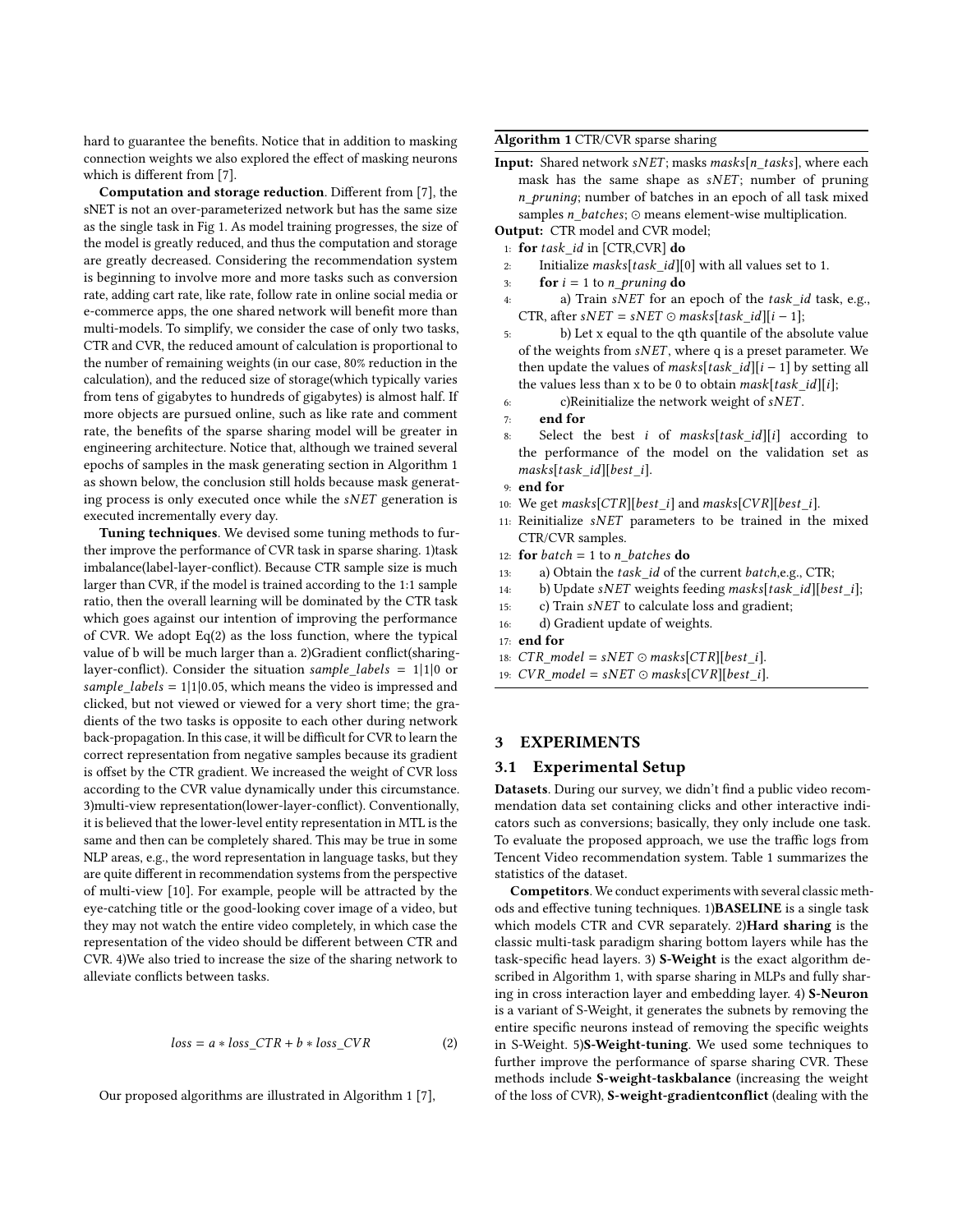Table 1: statistics of the experimental dataset

| dataset                    |  | #user #video #impression #click #conversion |            |  |
|----------------------------|--|---------------------------------------------|------------|--|
| Tencent Video 10M 11M 297M |  |                                             | $121M$ 49M |  |

Table 2: offline comparison of different models

| Model                     | cvr mse            | ctr auc            |
|---------------------------|--------------------|--------------------|
| base ctr                  |                    | 0.78572            |
| base cvr                  | 0.13688            |                    |
| hard sharing              | $0.13563(-0.9\%)$  | $0.78808(+0.0024)$ |
| s-weight                  | $0.13226(-3.38\%)$ | $0.78874(+0.003)$  |
| s-neuron                  | 0.13531            | 0.78346            |
| s-weight-taskbalance      | $0.13193(-3.62\%)$ | 0.78740            |
| s-weight-gradientconflict | $0.13181(-3.7\%)$  | 0.78801            |
| s-weight-multiview        | 0.13242            | 0.78762            |
| s-weight-biggernet        | 0.13251            | 0.78525            |
| s-weight-tuning           | $0.13171(-3.78%)$  | 0.78689            |

<span id="page-4-1"></span>Table 3: online comparison of different models

| Model                                                     | view time | cvr   | ctr   |
|-----------------------------------------------------------|-----------|-------|-------|
| 1) base ctr*base cvr*length                               | 491.312   | 54 9% | 24 7% |
| 2) base ctr*hard cvr*length                               | 481.651   | 55.0% | 24.8% |
| 3) base ctr <sup>*</sup> s weight cvr <sup>*</sup> length | 498.686   | 55 1% | 24 7% |
| 4)s_weight_ctr*s_weight_cvr*length                        | 497.158   | 55.3% | 24.8% |
|                                                           |           |       |       |

<sup>1</sup> view time is measured by seconds.

<sup>2</sup> For simplicity, $a = b = c = 1$  in the rankscore formula.

<sup>3</sup> base\_ctr/cvr denotes single task ctr/cvr;hard\_ctr/cvr denotes hard sharing ctr/cvr;s\_weight\_ctr/cvr denotes sparse sharing ctr/cvr with connection pruning.

problem of opposite gradients between multiple tasks), S-weightmultiview (sparse sharing in the embedding layer), S-weightbiggernet network size adjustment (a bigger net for sparse sharing). S-Weight-tuning experiments combines S-weight-taskbalance and S-weight-gradientconflict experiment techniques. These methods are described in detail in the tuning techniques part of section 2.2.

Metric. The comparisons are made on two tasks, CTR and CVR. The goal of CVR comparison is to verify the improvement of sparse sharing MTL for data-sparse tasks. CTR aims to test and verify whether sparse sharing MTL can improve the performance of auxiliary data-dense tasks. Typical multi-task learning solutions for CVR often sacrifice the performance of CTR. Mean Squared Error (MSE) is adopted as the metric of CVR modeling evaluation, and Area under the ROC curve (AUC) is adopted as the metric of CTR. In the online experiment, we used the view time as the metric, and the online ranking score follows Eq[\(3\)](#page-4-0), where  $a, b, c$  are hyperparameters:

<span id="page-4-0"></span>
$$
rankscore = pCTRa * pCVRb * video_lengthc \t(3)
$$



Figure 4: the performance with different pruning times in best mask generation stage of algorithm 1

## 3.2 Results

The offline results are illustrated in Table 2. First, the MSE of S-Weight sparse sharing CVR is reduced by 3.38% than the base\_cvr single task model and 2.9% less than the hard sharing model. This validates the effectiveness of sparse sharing MTL for data sparsity tasks. Second, S-Weight sparse sharing CTR achieves an absolute AUC gain of 0.003 over the **base** ctr model and a slight gain of 0.0006 over hard sharing CTR. 1% reduction in MSE and 0.001 gain of AUC are both remarkable in the industrial recommendation systems, which can lead to significant improvement. The improvement of CTR is not as significant as that of CVR. We think this is because CTR samples dominate the whole sample set and CTR is much easier to learn for more sufficient samples. Compared with the single-task model, S-Neuron performs well on the CVR index, but not as good as S-Weight. This is probably because the pruning of S-Neuron is very coarse-grained, using neuron pruning instead of connection weight pruning. The performance of our tuning techniques is shown in S-weight-\*. Compared to S-Weight,S-Weight-taskbalance and S-Weight-gradientconflict achieve a better result in CVR but worse result in CTR, which is reasonable because both of two models weaken the expression of CTR while strengthening CVR; S-Weight-taskbalance reduces the loss weight of CTR and S-Weight-gradientconflict reduces the gradient propagation of CTR. We failed to achieve better results in S-weight-biggernet and S-weight-multiview. That the bigger network don't perform better is probably because we learn the shared network sparsely where the advantage of larger search space brought by a larger network may be offset by our unconscious pruning. S-weight-multiview adds 8-dimensional CVR exclusive embedding in addition to the shared 32-dimensional embedding, but because the lower layer representation is more similar, maybe we need more CVR exclusive embedding to be effective. However, due to storage constraints we didn't do larger-embedding experiments. Finally, we combine S-Weight-taskbalance and S-Weightgradientconflict and achieve the best result with 3.78% reduction in MSE which is shown in S-Weight-tuning.

The online experiment result is illustrated in Table [3.](#page-4-1) The results of the first three experiments show the sparse sharing CVR outperforms the hard sharing CVR and the BASE model. Experiment